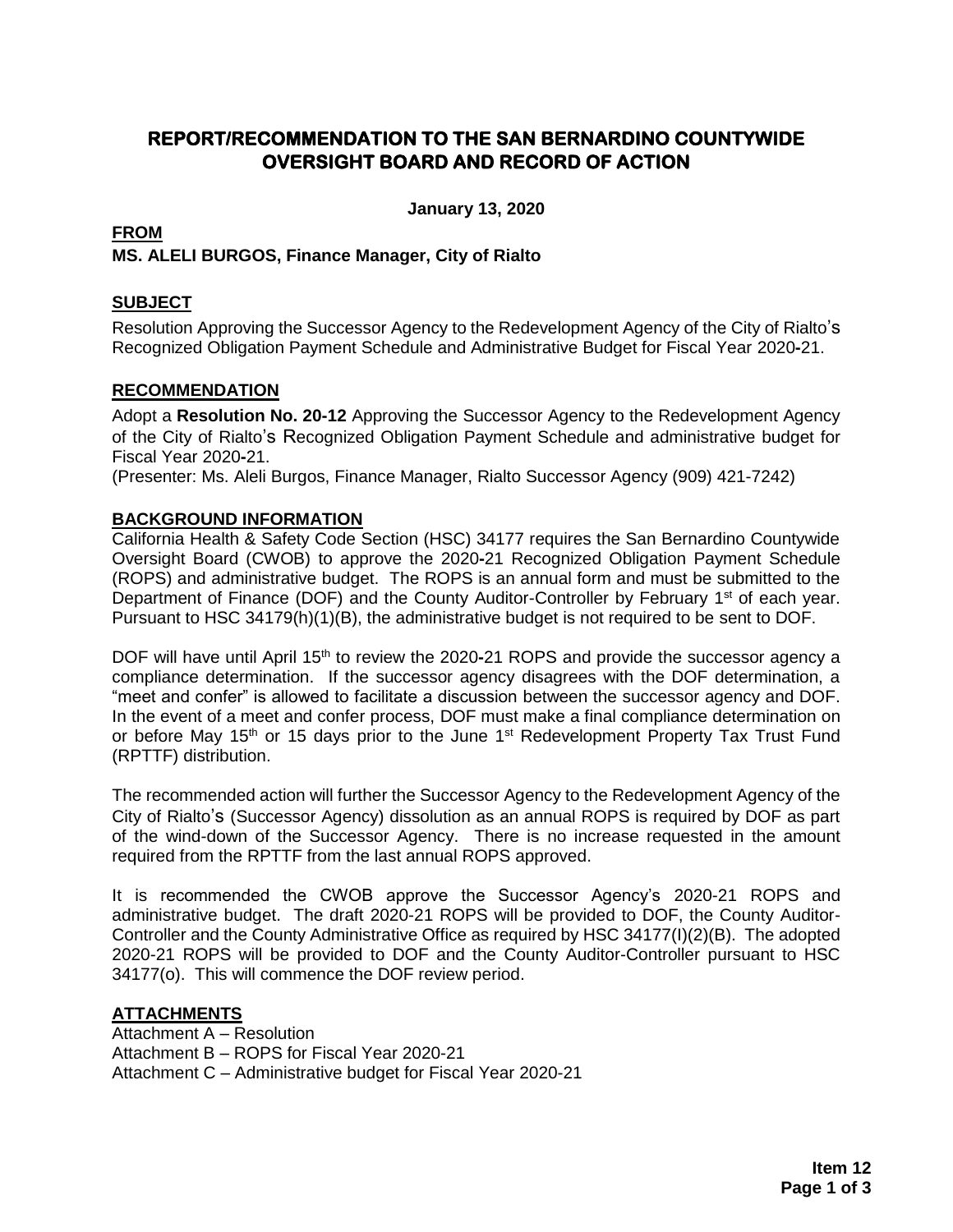**Resolution Approving the Successor Agency to the Redevelopment Agency of the City of Rialto's Recognized Obligation Payment Schedule and Administrative Budget for Fiscal Year 2020-21. January 13, 2020**

# **REVIEW BY OTHERS**

This item has been reviewed by Community Development and Housing Agency on December 12, 2019 and San Bernardino Countywide Oversight Board Legal Counsel on December 27, 2019.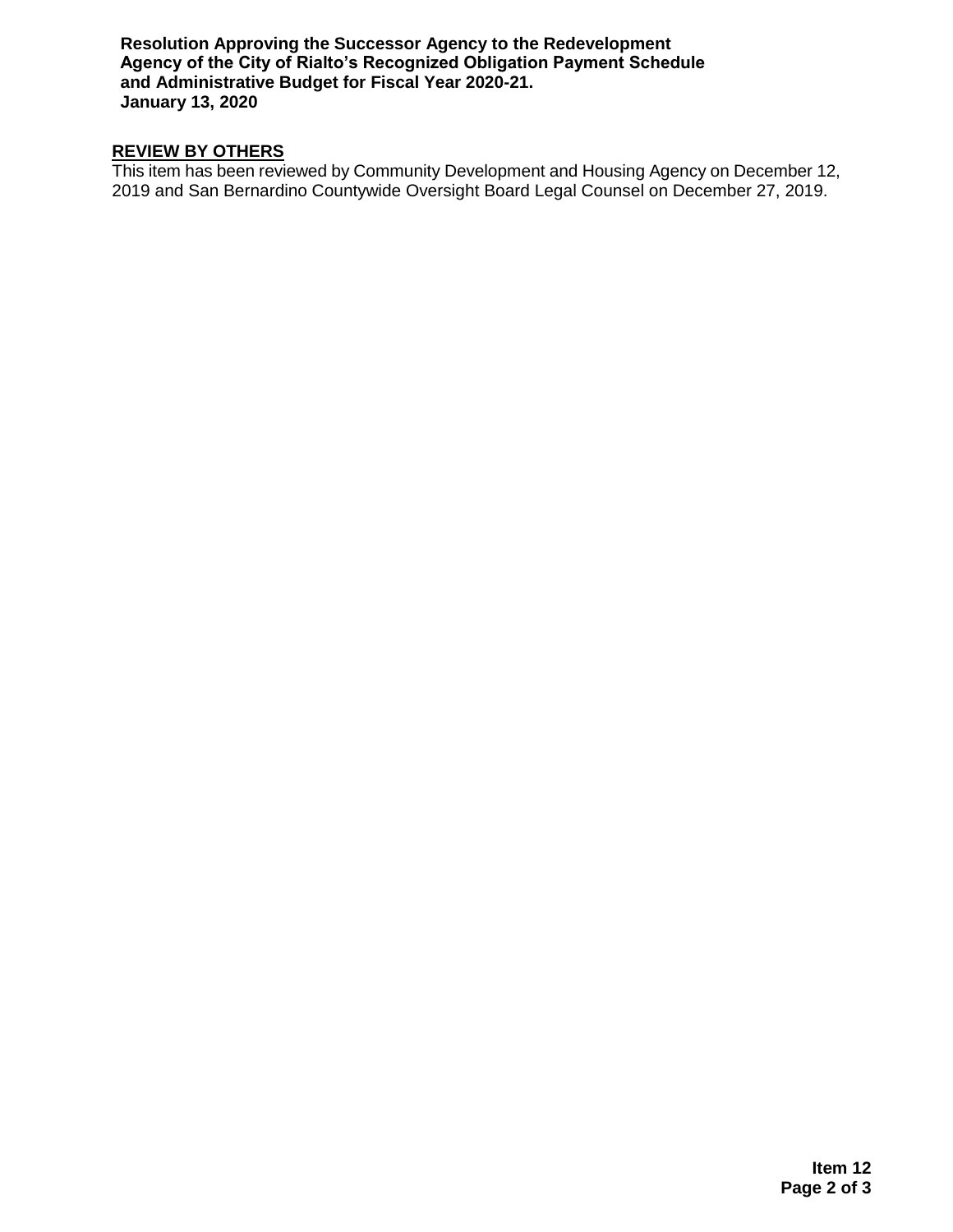**Resolution Approving the Successor Agency to the Redevelopment Agency of the City of Rialto's Recognized Obligation Payment Schedule and Administrative Budget for Fiscal Year 2020-21. January 13, 2020**

Record of Action of the San Bernardino Countywide Oversight Board

#### **APPROVED**

Moved: Kenneth Miller Seconded: Acquanetta Warren Ayes: Richard DeNava, Kenneth Miller, Cindy Saks, Lawrence Strong, Acquanetta Warren, David Wert Absent: Mario Vasquez

Lynna Monell, SECRETARY

BY Mona Monell

DATED: January 13, 2020



- cc: File- San Bernardino Countywide Oversight Board
- la 01/16/2020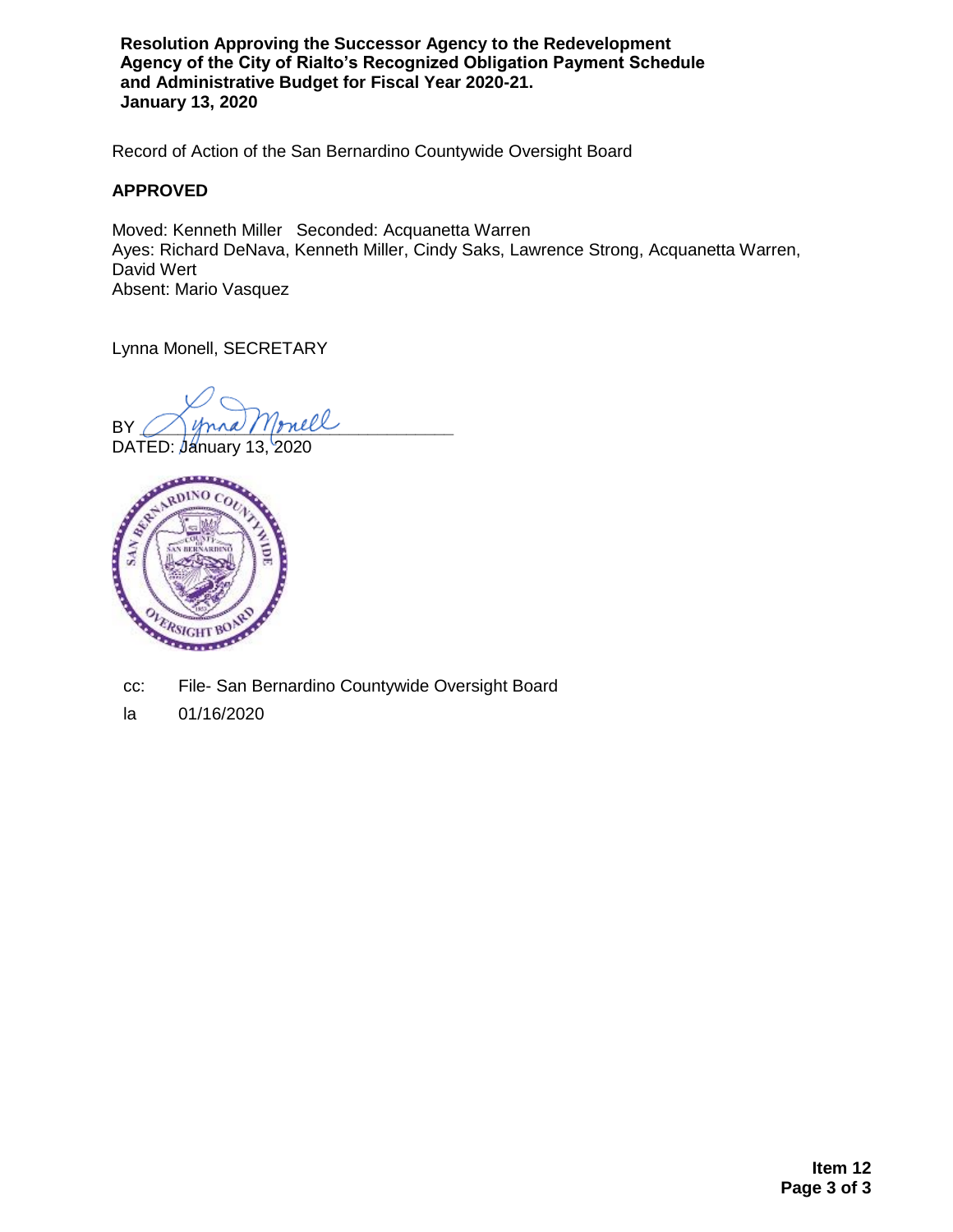#### **RESOLUTION NO. 2020-12**

#### RESOLUTION OF THE SAN BERNARDINO COUNTYWIDE OVERSIGHT BOARD ADOPTING THE SUCCESSOR AGENCY TO THE REDEVELOPMENT AGENCY OF CITY OF RIALTO'S RECOGNIZED OBLIGATION PAYMENT SCHEDULE AND ADMINISTRATIVE BUDGET FOR FISCAL YEAR 2020-21

On Monday, January 13, 2020 on motion of San Bernardino Countywide Oversight Board Member Miller, duly seconded by San Bernardino Countywide Oversight Board Member Warren and carried, the following resolution is adopted by the San Bernardino Countywide Oversight Board, State of California.

WHEREAS, California Health and Safety Code Section (HSC) 34179(e) requires all action items of the San Bernardino Countywide Oversight Board be accomplished by resolution; and

WHEREAS, HSC 34177 requires the San Bernardino Countywide Oversight Board to approve the Recognized Obligation Payment Schedule (ROPS) and administrative budget; and

WHEREAS, pursuant to HSC 34177(o), the deadline for submitting the ROPS for Fiscal Year 2019-20 to the Department of Finance is February 1, 2020.

NOW, THEREFORE, the San Bernardino Countywide Oversight Board hereby resolves, determines and orders as follows:

Section 1. The foregoing recitals are true and correct.

Section 2. The Successor Agency to the Redevelopment Agency of City of Rialto's ROPS and administrative budget for Fiscal Year 2020-21 in the form presented, together with such changes thereto as may be approved by the San Bernardino Countywide Oversight Board, are hereby approved.

Section 3. This resolution shall take effect from and after the date of its passage and adoption.

PASSED AND ADOPTED by the San Bernardino Countywide Oversight Board, State of California, by the following vote:

- AYES: OVERSIGHT BOARD MEMBER: Richard DeNava, Kenneth Miller. Cindy Saks, Lawrence Strong, Acquanetta Warren, David Wert
- **OVERSIGHT BOARD MEMBER: None** NOES:
- ABSENT: **OVERSIGHT BOARD MEMBER: Mario Vasquez**

\* \* \* \* \*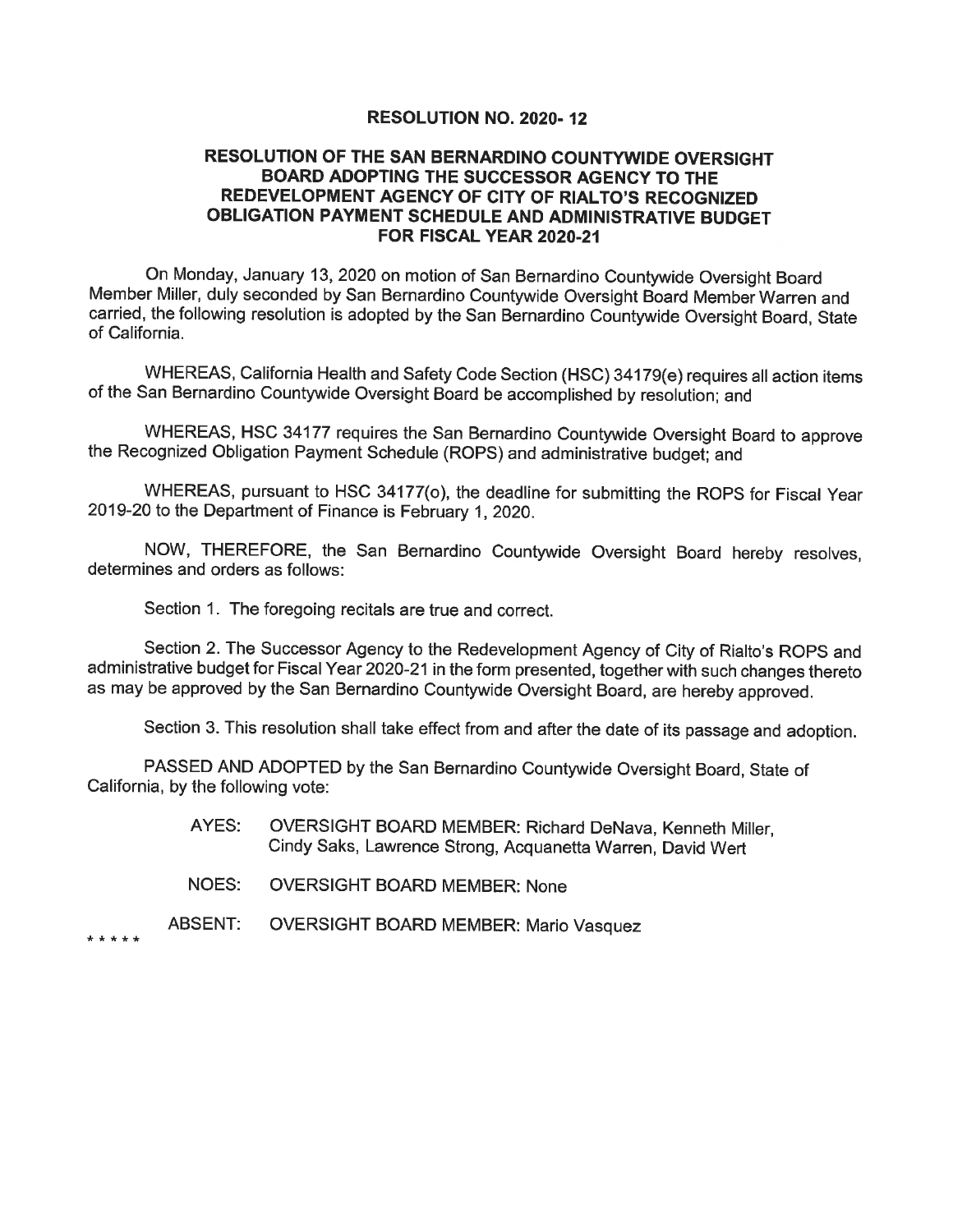**STATE OF CALIFORNIA** 

SS.

**COUNTY OF SAN BERNARDINO**  $\lambda$ 

I, LYNNA MONELL, Secretary to the San Bernardino Countywide Oversight Board, State of California, hereby certify the foregoing to be a full, true and correct copy of the record of the action taken by the Countywide Oversight Board, by vote of the members present, as the same appears in the Official Minutes of said Board at its meeting of January 13, 2020.

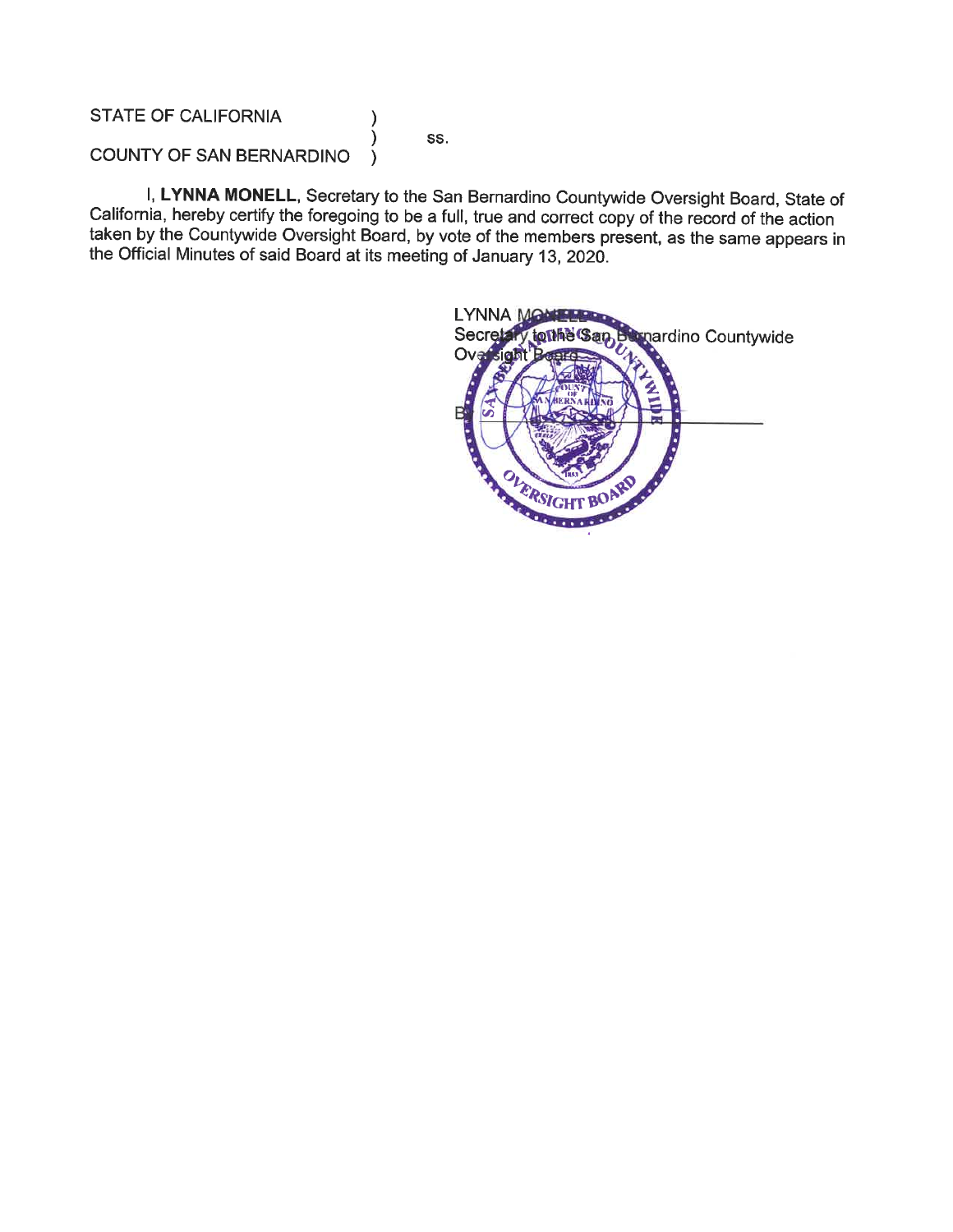# Recognized Obligation Payment Schedule (ROPS 20-21) - Summary<br>Filed for the July 1, 2020 through June 30, 2021 Period

| <b>Successor Agency:</b> | Rialto         |  |
|--------------------------|----------------|--|
| County:                  | San Bernardino |  |

| 20-21B Total<br>(January - June) | ROPS 20-21Total                                                                                     |  |  |
|----------------------------------|-----------------------------------------------------------------------------------------------------|--|--|
| $13,500$ \$<br>$13,500$ \$       | 27,000                                                                                              |  |  |
| $\,$<br>$\sim$                   |                                                                                                     |  |  |
| $\overline{\phantom{a}}$         |                                                                                                     |  |  |
| 13,500<br>13,500                 | 27,000                                                                                              |  |  |
|                                  | 11,198,924                                                                                          |  |  |
|                                  | 10,946,726                                                                                          |  |  |
|                                  | 252,198                                                                                             |  |  |
|                                  | 11,225,924                                                                                          |  |  |
|                                  | 7,721,870 \$<br>3,477,054 \$<br>7,469,672<br>3,477,054<br>252,198<br>7,735,370 \$<br>$3,490,554$ \$ |  |  |

 $\sim 100$ 

 $\sim$  $\sim$ 

> Certification of Oversight Board Chairman:<br>Pursuant to Section 34177 (o) of the Health and Safety code, I<br>hereby certify that the above is a true and accurate Recognized<br>Obligation Payment Schedule for the above named succ agency.

 $\equiv$ 

Ahaimm  $\mathbb{R}$ W Title Name سم ("  $\sqrt{s}$ Signature Date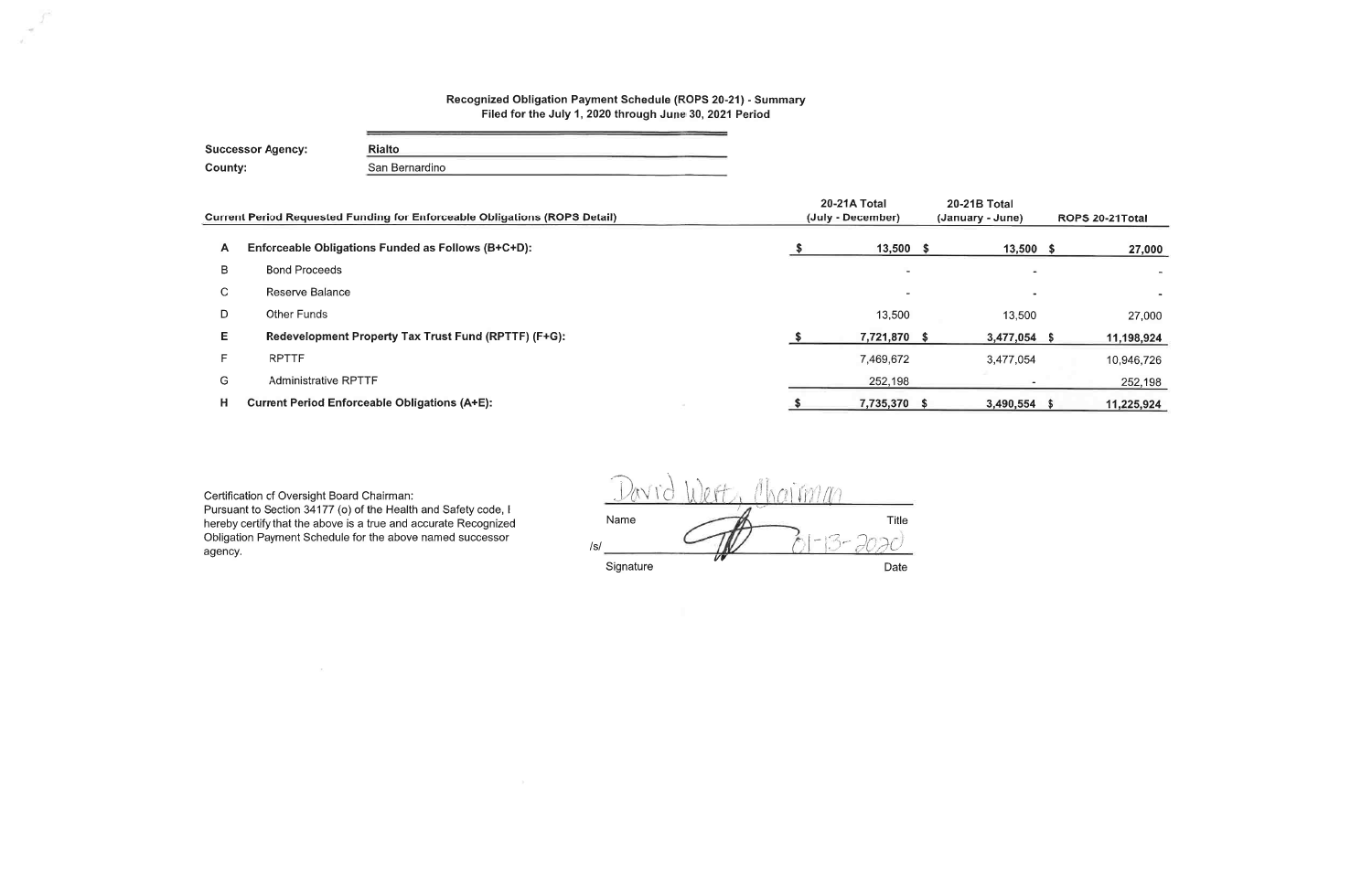|        |                                                                         |                                                                  |                       |                                         |                                          |                                                                                                                                                                                                                                                                                                                                                                                                                                 |                                  | Rialto Recognized Obligation Payment Schedule (ROPS 20-21) - ROPS Detail |                |                                      |        |                                                 |                            |                    |                        |                                                   |                      |                         |                          |                    |                    |              |           |
|--------|-------------------------------------------------------------------------|------------------------------------------------------------------|-----------------------|-----------------------------------------|------------------------------------------|---------------------------------------------------------------------------------------------------------------------------------------------------------------------------------------------------------------------------------------------------------------------------------------------------------------------------------------------------------------------------------------------------------------------------------|----------------------------------|--------------------------------------------------------------------------|----------------|--------------------------------------|--------|-------------------------------------------------|----------------------------|--------------------|------------------------|---------------------------------------------------|----------------------|-------------------------|--------------------------|--------------------|--------------------|--------------|-----------|
|        | July 1, 2020 through June 30, 2021<br>(Report Amounts in Whole Dollars) |                                                                  |                       |                                         |                                          |                                                                                                                                                                                                                                                                                                                                                                                                                                 |                                  |                                                                          |                |                                      |        |                                                 |                            |                    |                        |                                                   |                      |                         |                          |                    |                    |              |           |
|        |                                                                         |                                                                  |                       |                                         |                                          |                                                                                                                                                                                                                                                                                                                                                                                                                                 |                                  |                                                                          |                |                                      |        |                                                 |                            |                    |                        |                                                   |                      |                         |                          |                    |                    |              |           |
| A      | в.                                                                      | $\mathbf{C}$                                                     | D                     | $\epsilon$                              | F.                                       | G                                                                                                                                                                                                                                                                                                                                                                                                                               | H                                |                                                                          | $\mathbf{J}$   |                                      |        | M                                               |                            | $\Omega$           | <b>P</b>               | $\alpha$                                          | R.                   |                         |                          |                    | $\mathbf{v}$       | W            |           |
|        |                                                                         |                                                                  |                       |                                         |                                          |                                                                                                                                                                                                                                                                                                                                                                                                                                 |                                  |                                                                          |                |                                      |        | 20-21A (July - December)<br><b>Fund Sources</b> |                            |                    |                        |                                                   |                      | 20-21B (January - June) |                          |                    |                    |              |           |
|        |                                                                         |                                                                  |                       | Contract/Agreement   Contract/Agreement |                                          |                                                                                                                                                                                                                                                                                                                                                                                                                                 |                                  | <b>Total Outstanding</b>                                                 |                | <b>ROPS 20-21</b>                    |        |                                                 |                            |                    |                        | 20-21A                                            |                      |                         | <b>Fund Sources</b>      |                    |                    | 20-21B       |           |
| Item # | Project Name/Debt Obligation                                            | Obligation Type                                                  | <b>Execution Date</b> | <b>Termination Date</b>                 | Payee                                    | <b>Description/Project Scope</b>                                                                                                                                                                                                                                                                                                                                                                                                | Project Area                     | Debt or Obligation<br>179,533,974                                        | Retired        | Total<br>$\frac{1}{3}$ 11,225,924 \$ |        | Bond Proceeds   Reserve Balance                 | Other Funds<br>$13,500$ \$ | RPTTF<br>7,469,672 | Admin RPTTF<br>252,198 | Total<br>7.735.370 \$                             | <b>Bond Proceeds</b> | Reserve Balance         | Other Funds<br>13,500 \$ | RPTTF<br>3.477.054 | Admin RPTTF<br>01S | Total        | 3.490.554 |
|        | 7 2008 Series A TAB's - Bonds<br>2008 Series B TAB's - Bonds            | Bonds Issued On or Before 4/29/2008<br>Bonds Issued On or Before | /29/2008              | 9/1/2037<br>9/1/2037                    | Union Bank/Trustee<br>Union Bank/Trustee | Public Improvement Bonds<br>lousing Bonds                                                                                                                                                                                                                                                                                                                                                                                       | Merged Project<br>lerged Project | 43,956,500                                                               | N              | $\frac{1}{2}$ 2.332.063              |        |                                                 |                            | 1,448,750          |                        | 1,448,750                                         |                      |                         |                          | 883,313            |                    |              | 883,313   |
|        | 2008 Series C TAB's - Bonds                                             | 2/31/10<br>onds Issued On or Before                              | 4/29/2008             | 9/1/2037                                | Union Bank/Trustee                       | ublic Improvement Bonds                                                                                                                                                                                                                                                                                                                                                                                                         | Merged Project                   | 31,478,125                                                               | $\overline{N}$ | \$ 1,829,000                         |        |                                                 |                            | 1.173,875          |                        | \$ 1,173,875                                      |                      |                         |                          | 655,125            |                    |              | 655,125   |
|        | 15 2008 Series A TAB's - Bond                                           | 12/31/10<br>Reserves                                             | 7/1/2019              | 6/30/2019                               | Rialto Successor Agency                  | Public Improvement Bonds - Reserve                                                                                                                                                                                                                                                                                                                                                                                              | Merged Project                   |                                                                          | N              |                                      |        |                                                 |                            |                    |                        | $\sim$                                            |                      |                         |                          |                    |                    |              |           |
|        | Reserve<br>16 2008 Series B TAB's - Bond                                | Reserves                                                         | 7/1/2019              | 6/30/2019                               | Rialto Successor Agency                  | or next Period<br>Housing Bonds - Reserve for next                                                                                                                                                                                                                                                                                                                                                                              | Merged Project                   |                                                                          | N              | S                                    |        |                                                 |                            |                    |                        |                                                   |                      |                         |                          |                    |                    | $\mathbf{s}$ |           |
|        | Reserve<br>17 2008 Series C TAB's - Bond                                | Reserves                                                         | 7/1/2019              | 6/30/2019                               | Rialto Successor Agency                  | Period<br>Public Improvement Bonds - Reserve                                                                                                                                                                                                                                                                                                                                                                                    | lerged Project                   |                                                                          | N              |                                      |        |                                                 |                            |                    |                        |                                                   |                      |                         |                          |                    |                    |              |           |
|        | Reserve<br>20 2007 COP Reimbursement                                    | Third-Party Loans                                                | 12/4/2007             | 1/20/2022                               | City of Rialto                           | for next Period<br>Public Improvement Agreement -                                                                                                                                                                                                                                                                                                                                                                               | <b>Merged Project</b>            | 372,948                                                                  | $\overline{N}$ | ⊺s⊤<br>184,850                       |        |                                                 |                            |                    |                        |                                                   |                      |                         |                          | 184.850            |                    |              | 184,850   |
|        | Agreement<br>31 SA Admin Costs -                                        | Admin Costs                                                      | 7/1/2019              | 6/30/2046                               | Rialto Successor Agency                  | Current Period Payment<br>Staff; legal; consultant; supplies;                                                                                                                                                                                                                                                                                                                                                                   | lerged Project                   | 5,445,334                                                                | N              | 252,198<br>$\overline{\mathbf{s}}$   |        |                                                 |                            |                    | $252,198$ S            | 252,198                                           |                      |                         |                          |                    |                    |              |           |
|        | Payments/Operation<br>37 SA Admin Costs -                               | Admin Costs                                                      | 7/1/2018              | 6/30/2019                               | City of Rialto                           | ervices; etc. See calculation in notes<br>City finance and admin support                                                                                                                                                                                                                                                                                                                                                        | <b>Merged Project</b>            |                                                                          | Y              |                                      |        |                                                 |                            |                    |                        |                                                   |                      |                         |                          |                    |                    |              |           |
|        | Payments/Operation<br>39 Bond Servicing -                               | Fees                                                             | 7/1/2019              | 6/30/2046                               | Willdan/Union Bank                       | services<br>Trustee Fees/Arbitrage Rebate                                                                                                                                                                                                                                                                                                                                                                                       | Merged Project                   | 47,250                                                                   | $\overline{N}$ | $\overline{\mathbf{s}}$              | 27,000 |                                                 | 13,500                     |                    |                        |                                                   |                      |                         |                          |                    |                    | $\mathbf{r}$ |           |
|        | Payment/Operation<br>171 2014 Refinance TAB's - Bonds                   | Refunding Bonds Issued                                           | 10/1/2014             | 9/1/2027                                | Union Bank/Trustee                       | Services<br>Public Improvement Bonds;                                                                                                                                                                                                                                                                                                                                                                                           | Merged Project                   | 12,218,000                                                               | N              | 1,702,20                             |        |                                                 |                            | 1,455,850          |                        | 13,500<br>$\mathbf{S}$<br>$\overline{\mathsf{s}}$ |                      |                         | 13,500                   |                    |                    |              | 13,500    |
|        | (2003 A Series A)                                                       | After 6/27/12                                                    |                       |                                         |                                          | Refinanced 2003 Series A Bond in<br>September 2014.                                                                                                                                                                                                                                                                                                                                                                             |                                  |                                                                          |                |                                      |        |                                                 |                            |                    |                        | 1,455,850                                         |                      |                         |                          | 246,350            |                    |              | 246,350   |
|        | 172 2014 Refinance Bond Reserve                                         | leserves                                                         | 7/1/2019              | 6/30/2019                               | Rialto Successor Agency                  | Public Improvement Bonds - Reserve Merged Project<br>for next Period for 2014 Refinance<br>hnof                                                                                                                                                                                                                                                                                                                                 |                                  |                                                                          | $\mathbb{N}$   |                                      |        |                                                 |                            |                    |                        | s.                                                |                      |                         |                          |                    |                    |              |           |
|        | 176 Appraisal Services                                                  | Property Dispositions                                            | 7/1/2019              | 6/30/2019                               | Rialto Successor Agency                  | Services to conduct appraisals of SA Merged Project<br>property in order sale, per approved<br>LRPMP. In January 2016, the OB will<br>consider agreements with two vendors                                                                                                                                                                                                                                                      |                                  |                                                                          |                |                                      |        |                                                 |                            |                    |                        | S                                                 |                      |                         |                          |                    |                    |              |           |
|        | 180 2015 Refinance TAB's A - Bonds<br>(2005 Series A)                   | Refunding Bonds Issued<br>fter 6/27/12                           | 10/1/2015             | 9/1/2035                                | Union Bank/Trustee                       | Public Improvement Bonds;<br>Refinanced 2005 Series A Bond in                                                                                                                                                                                                                                                                                                                                                                   | Merged Project                   | 31,898,250                                                               | N              | 937,850<br>is.                       |        |                                                 |                            | 468,925            |                        | 468,925<br>$\overline{\mathbf{s}}$                |                      |                         |                          | 468,925            |                    |              | 468,92    |
|        | 181 2015 Refinance TAB's B - Bonds<br>(2005 Series C)                   | Refunding Bonds Issued<br>After 6/27/12                          | 10/1/2015             | 9/1/2029                                | Union Bank/Trustee                       | September 2015.<br>Public Improvement Bonds;<br>Refinanced 2005 Series C Bond in                                                                                                                                                                                                                                                                                                                                                | <b>Aerged Project</b>            | 12,953,300                                                               | $\overline{N}$ | 1,500,394<br>$\sqrt{s}$              |        |                                                 |                            | 1,271,025          |                        | 1,271,025<br>S                                    |                      |                         |                          | 229,369            |                    |              | 229,36    |
|        | 182 2015 Refinance TAB's C - Bonds<br>$(2005$ Series B)                 | Refunding Bonds Issued<br>After 6/27/12                          | 10/1/2015             | 9/1/2032                                | Union Bank/Trustee                       | September 2015.<br>Public Improvement Bonds;<br>Refinanced 2005 Series B Bond in                                                                                                                                                                                                                                                                                                                                                | Merged Project                   | 8,470,267                                                                | $\overline{N}$ | 699,244<br>$\overline{s}$            |        |                                                 |                            | 552.872            |                        | 552,872<br>$\mathbf{S}$                           |                      |                         |                          | 146,372            |                    |              | 146,37    |
|        | 183 2015 Refinance Bond A Reserve                                       | Reserves                                                         | 7/1/2019              | 6/30/2019                               | Rialto Successor Agency                  | september 2015.<br>Public Improvement Bonds - Reserve<br>for next Period for 2015 A Refinance<br>ond. See notes.                                                                                                                                                                                                                                                                                                                | Merged Project                   | 0 <sup>1</sup>                                                           | N              | $\sim$                               |        |                                                 |                            |                    |                        |                                                   |                      |                         |                          |                    |                    |              |           |
|        | 184 2015 Refinance Bond B Reserve                                       | Reserves                                                         | 7/1/2019              | 6/30/2019                               | Rialto Successor Agency                  | Public Improvement Bonds - Reserve Merged Project<br>for next Period for 2015 B Refinance                                                                                                                                                                                                                                                                                                                                       |                                  | $\Omega$                                                                 | N              | l s                                  |        |                                                 |                            |                    |                        |                                                   |                      |                         |                          |                    |                    |              |           |
|        | 185 2015 Refinance Bond C Reserve                                       | Reserves                                                         | 7/1/2019              | 6/30/2019                               | <b>Rialto Successor Agency</b>           | ond. See notes.<br>Public Improvement Bonds - Reserve<br>for next Period for 2015 C Refinance                                                                                                                                                                                                                                                                                                                                   | Merged Project                   | $\mathbf{a}$                                                             | N              | $\sqrt{S}$                           |        |                                                 |                            |                    |                        |                                                   |                      |                         |                          |                    |                    |              |           |
|        | 198 Library Trust Fund                                                  | Miscellaneous                                                    | 7/1/2019              | 6/30/2019                               | City of Rialto                           | Bond. See notes.<br>unds related to the Library Trust                                                                                                                                                                                                                                                                                                                                                                           | Merged Project                   |                                                                          | Y              | $\sqrt{5}$                           |        |                                                 |                            |                    |                        |                                                   |                      |                         |                          |                    |                    |              |           |
|        |                                                                         |                                                                  |                       |                                         |                                          | Fund and held under "Prior ROPS<br>period balances and DDR RPTTF<br>balances retained" The DDR, as<br>approved by DOF, permits the SA to<br>retain funds for the City of Rialto. The<br>action is tranfering the funds to the<br>City for library improvement use.                                                                                                                                                              |                                  |                                                                          |                |                                      |        |                                                 |                            |                    |                        |                                                   |                      |                         |                          |                    |                    |              |           |
|        | 199 Affordable Housing Project                                          | Bond Funded Project - Pre- 7/1/2019                              |                       | 6/30/2019                               | <b>Rialto Housing Authority</b>          | For use for affordable housing project, Merged Project<br>ist of sites from a developer per                                                                                                                                                                                                                                                                                                                                     |                                  |                                                                          |                |                                      |        |                                                 |                            |                    |                        |                                                   |                      |                         |                          |                    |                    |              |           |
|        |                                                                         |                                                                  |                       |                                         |                                          | exclusing right to negotiate agreement<br>dated May 14, 2015 with the Rialto<br>Housing Authority, or use for approved<br>affordable housing agreement per<br>affordable housing agreement<br>executed on June 26, 2016 with the<br>Rialto Housing Authority. Amount<br>includes \$805,619 as determined to be<br>housing bond proceeds, per DDR<br>report. It includes funds of \$536,778<br>held in the Successor Agency Fund |                                  |                                                                          |                |                                      |        |                                                 |                            |                    |                        |                                                   |                      |                         |                          |                    |                    |              |           |
|        | 200 2018 Refinance TAB's A - Bonds<br>(2005 Series B)                   | Refunding Bonds Issued<br>After 6/27/12                          | 01/01/18              | 03/01/36                                | Union Bank/Trustee                       | Public Improvement Bonds;<br>Refinanced 2008 Series A Bond in<br>January 2018                                                                                                                                                                                                                                                                                                                                                   | Merged Project                   | 32,694,000                                                               | N              | 1,761,125<br>$\overline{\mathbf{s}}$ |        |                                                 |                            | 1,098,375          |                        | \$1,098,375                                       |                      |                         |                          | 662,750            |                    |              | 662,750   |

 $\sim 10^{-11}$